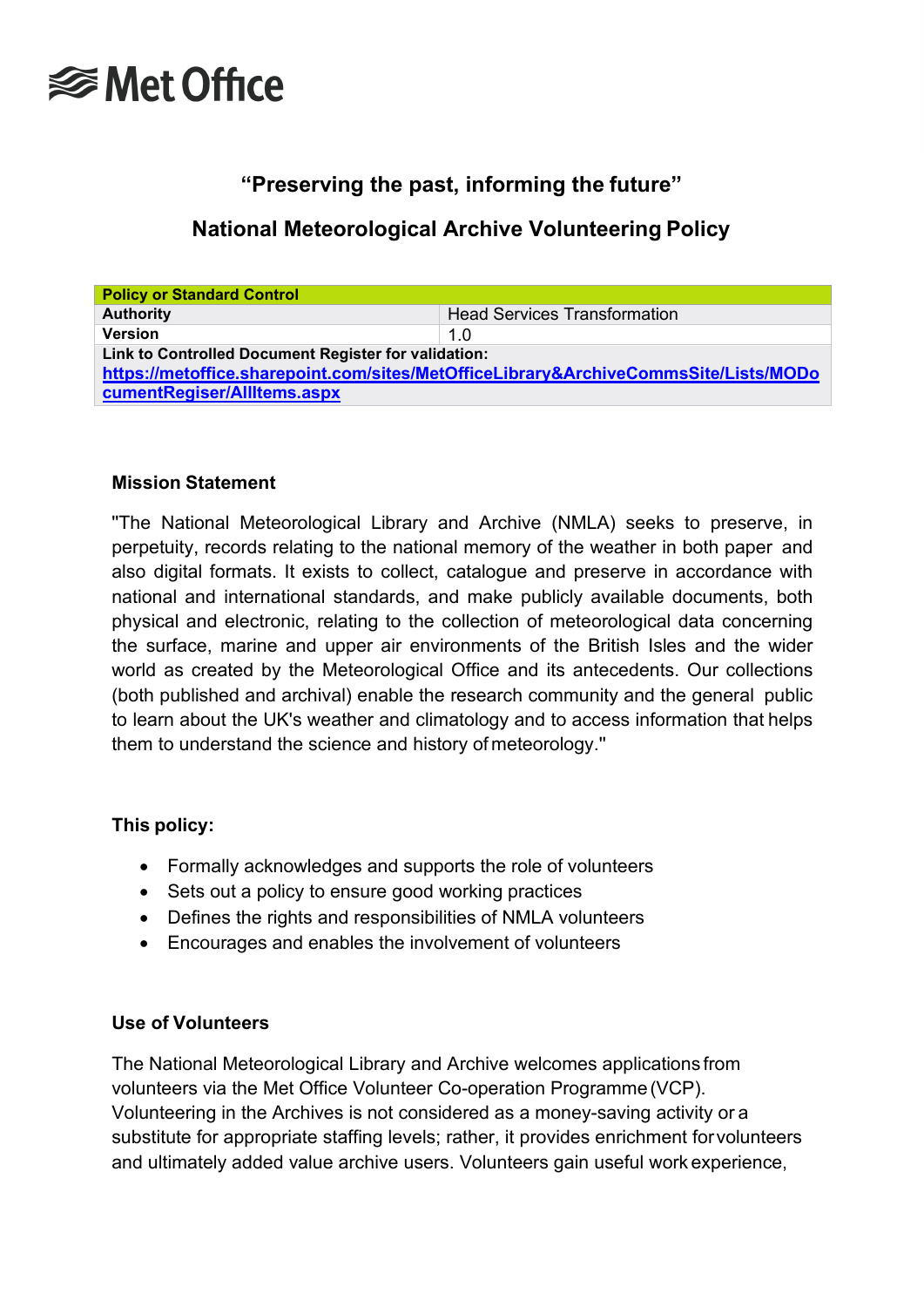

develop new skills, and have an opportunity to work with qualified archivists and meteorologists.

### **Volunteer Programme**

• Anyone interested in volunteering with the NMLA should, in the firstinstance, contact the Met Office VCP programme via the [Weather](mailto:enquries@metoffice.gov.uk) Desk

This will then be followed by:

- Informal meeting and discussion
- Submission of documentation to obtain security clearance to work for a government organisation. (Please be aware this process can take some months and it is not possible to volunteer at the NMLA without having completed security clearance.)
- Completion of Volunteer Agreement
- Formal induction and training
- Assignment of a Volunteer Role Leader: named member of staff tomanage each volunteer
- Assignment of additional support as required

Currently, some 75% of archive organisations have a volunteer policy. A formal programme ensures cohesion and consistency and helps volunteers clarify theirrole in relation to Library & Archive staff.

#### **Volunteer Rights and Responsibilities**

Every NMLA volunteer has the right:

- To have a description of their volunteering role and what is expected of them
- To be given appropriate training
- To be supported in their volunteering role
- To be safe in their volunteer placement
- To have any concerns or questions dealt with promptly
- To stop or adjust their volunteering placement at any time, if possibleand agreeable to the NMLA
- To have their personal information kept in a secure and responsible manner
- To have open access to their personal information kept by the NMLA
- To be recognised as an individual, according to the Met Office Diversity and Equality policies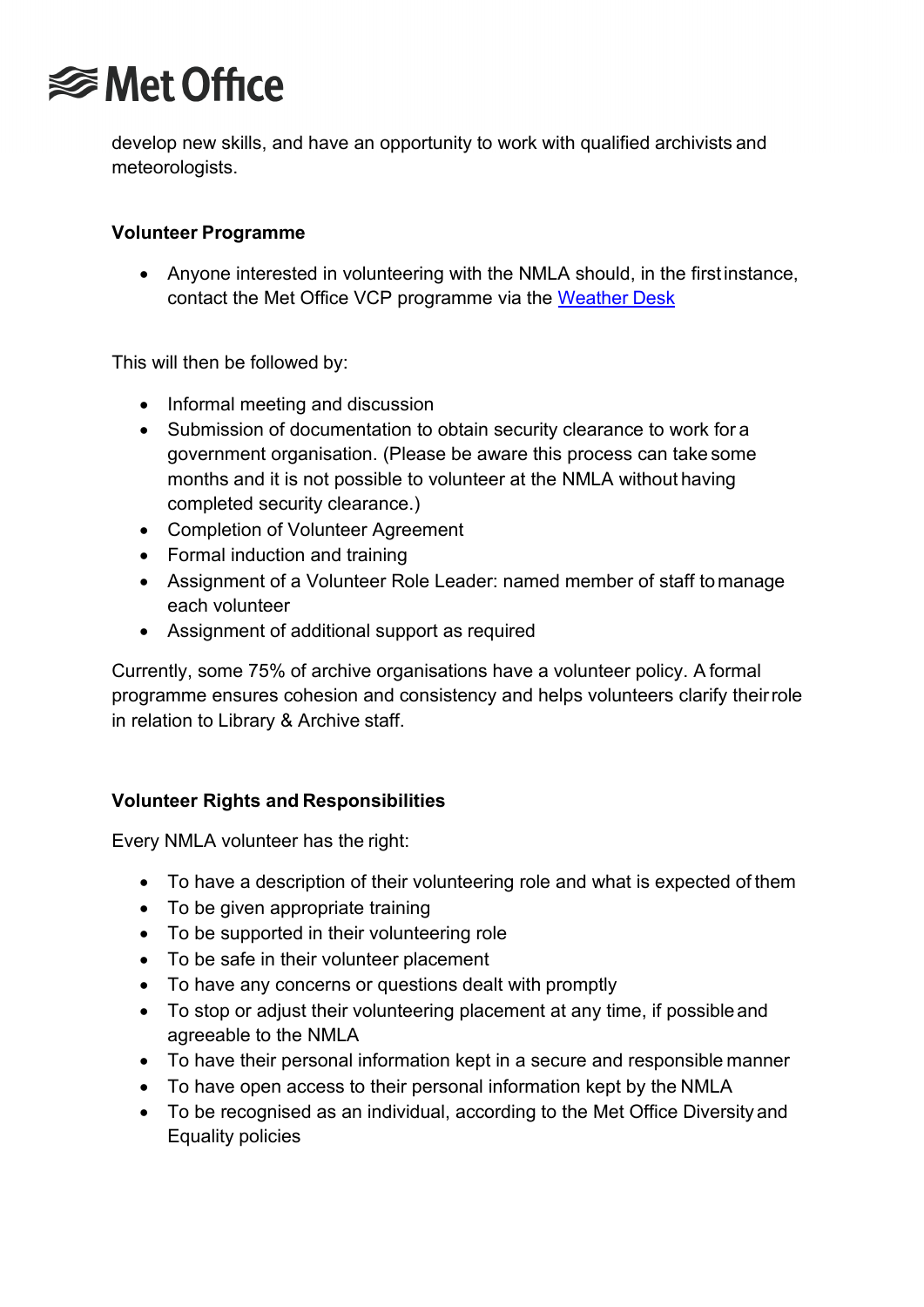

Every NMLA volunteer has the responsibility:

- To abide by the NMLA policies and procedures
- To act in accordance with the Met Office Diversity and Equality policies
- To keep in regular contact with the archive staff
- To inform the archivist if they have a problem or concern
- To attend training where appropriate
- To maintain their agreed level of commitment
- To respect confidentiality
- To be reliable
- To act appropriately and set a good example to others when volunteering
- To be open and honest with the NMLA

# **Eligibility**

All volunteers must undergo successful civil service security clearance before they can work at the NMLA

Non-UK citizens must adhere to visa restrictions regarding which activities theycan participate in.

# **Recruitment, Induction and Training**

The NMLA is committed to providing appropriate and effective induction andtraining for volunteers. Plans will be tailored to individual volunteers.

All new volunteers will be provided with basic information about the rights and responsibilities of volunteers, and the support provided by the NMLA (seeabove).

Training provision will be reviewed annually by the Library & Archives staff

# **Support and Contact**

The NMLA is committed to supporting its volunteers. The archivist will usually bethe first point of support and contact for a volunteer if they have any problems orissues they wish to raise.

# **Expenses**

The NMLA will not normally reimburse volunteers for costs incurred as a consequence of their involvement as a volunteer.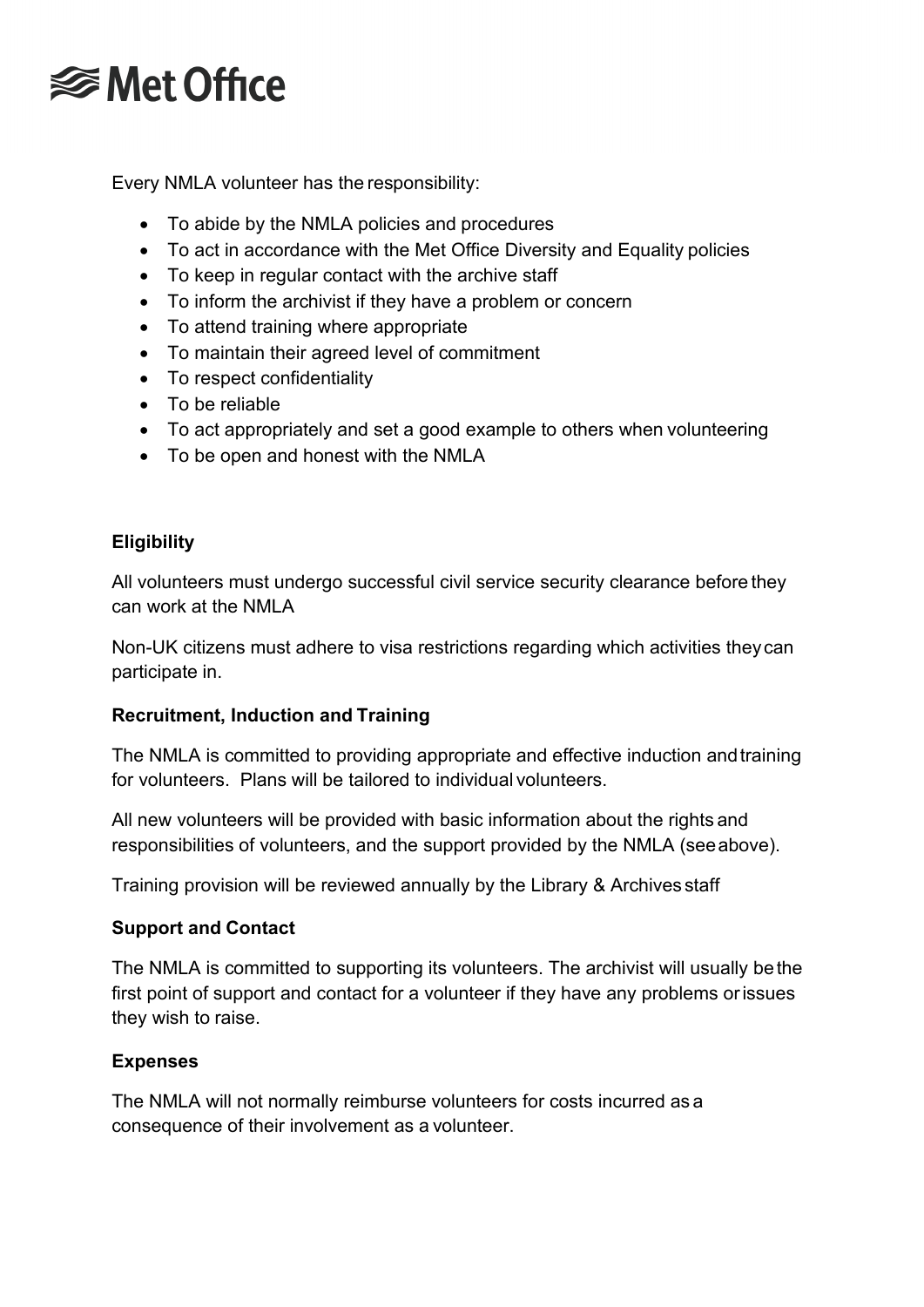

#### **Insurance**

Volunteers taking part in authorised NMLA volunteer activities are covered by the Met Office Employer Liability Insurance.

It is the responsibility of NMLA staff to ensure that projects adhere to the required standards.

#### **Diversity and Equality**

The Met Office VCP volunteer programme complies with the Met Diversity and Equality Policy. Volunteers are expected to have an understanding of, and commitment to, this policy. A copy is available from the Library and Archive Manager.

Responsibility for upholding the policy, and for dealing with any complaintsarising from it, will rest with the appropriate Met Office HR contact.

#### **Data Protection**

In accordance with the General Data Protection Regulation (2018), written information aboutvolunteer personal details will be kept securely and will only be accessed by authorised members of staff, and, on request, the relevant volunteer.

Data information will be kept for the Statute of Limitations (7 years) from leavinga volunteer role.

#### **Problem Solving**

If a volunteer experiences any problems or issues related to their volunteeringwith the Archives, it is their responsibility to raise these at the earliest opportunity withthe Archivist.

Any issues/problems discussed will be treated as confidential.

#### **Review:**

The policy will be reviewed every five years or sooner if required to ensure it remains appropriate for Archive Volunteers.